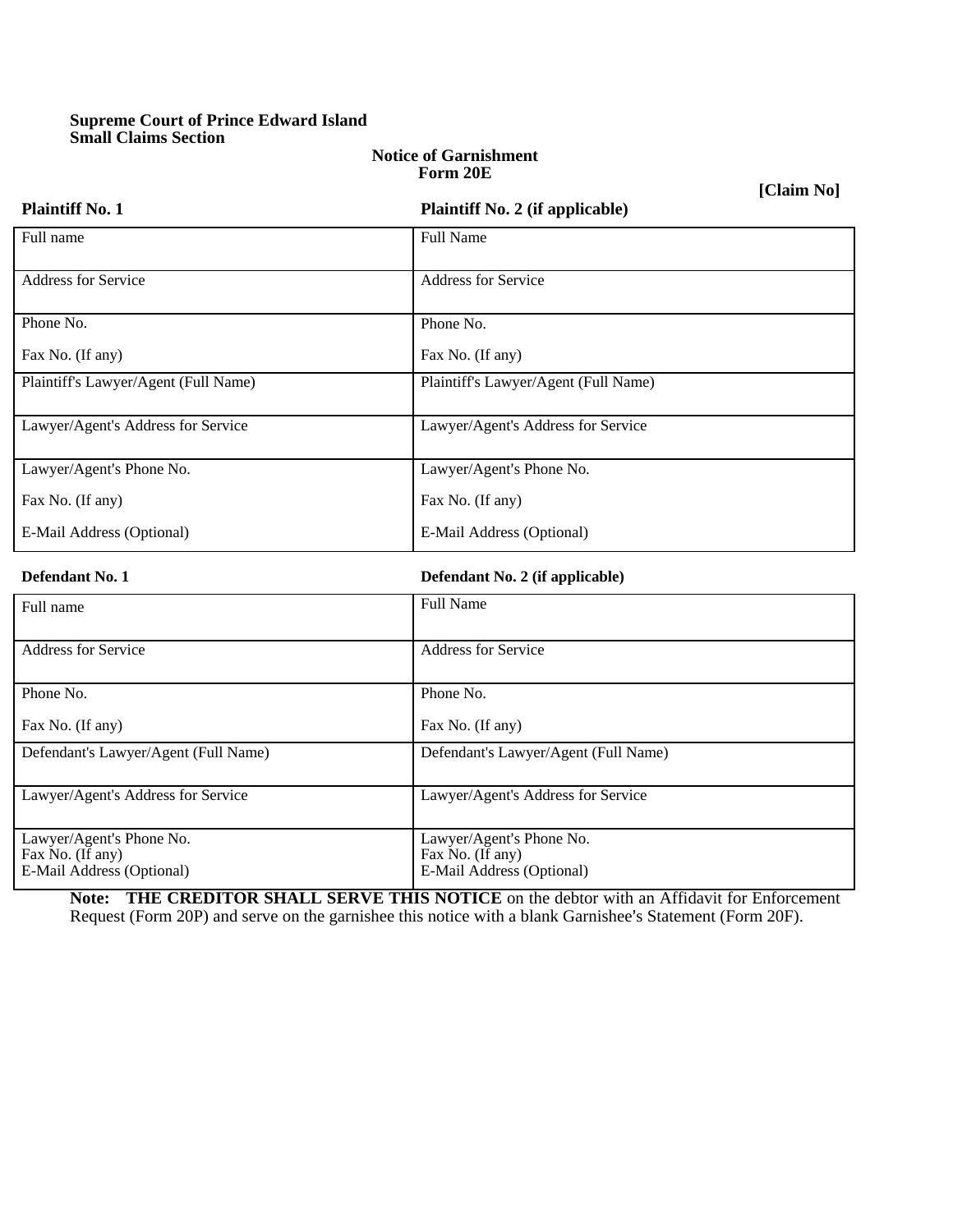## **FORM 20E - PAGE 2**

## **TO THE GARNISHEE:**

**The creditor has obtained a court order against the debtor.** The creditor claims that you owe or will owe the debtor a debt in the form of wages, salary, pension payments, rent, annuity or other debt that you pay out in a lump-sum, periodically or by installments. (A debt to the debtor includes both a debt payable to the debtor alone and a joint debt payable to the debtor and one or more co-owners).

## **YOU ARE REQUIRED TO PAY** to Sheriff Services:

(a) all debts now payable by you to the debtor, **within ten (10) days** after this notice is served on you; and

(b) all debts that become payable by you to the debtor **within six (6) years** after this notice is served on you, **within ten (10) days** after they become payable.

**The total amount of all your payments to Sheriff Services is not to exceed \$\_\_\_\_\_\_\_\_\_\_\_\_\_\_\_\_\_\_\_\_\_\_\_\_\_**.

(Amount unsatisfied)

**THIS NOTICE IS LEGALLY BINDING ON YOU** until it expires or is changed, terminated or satisfied. If you do not pay the total amount or such lesser amount as you are liable to pay, you must serve a Garnishee's Statement (Form 20F) on the creditor and debtor, and file it with the clerk within ten (10) days after this notice is served on you.

**EACH PAYMENT, PAYABLE TO SHERIFF SERVICES, MUST BE SENT** with a copy of the attached garnishee's payment notice to the clerk at the above court address.

**If your debt is jointly owed to the debtor and to one or more co-owners,** you must pay the debtor's appropriate share of the amount now payable, or which becomes payable, or such a percentage as the court may order.

The amounts paid into court shall not exceed the portion of the debtor's wages that are subject to **seizure or garnishment under the** *Garnishee Act*. The portion of wages that can be garnished may be increased or decreased only by order of the court. If such a court order is attached to this notice or is served on you, you must follow the direction in that court order.

**CAUTION TO GARNISHEE: IF YOU FAIL TO PAY** to Sheriff Services the amount set out n this notice and do not file a Garnishee's Statement (Form 20F) disputing garnishment, **JUDGMENT MAY BE OBTAINED AGAINST YOU BY THE CREDITOR** for payment of the amount set out above, plus costs. If you make a payment to anyone other than Sheriff Services, you may be liable to pay again.